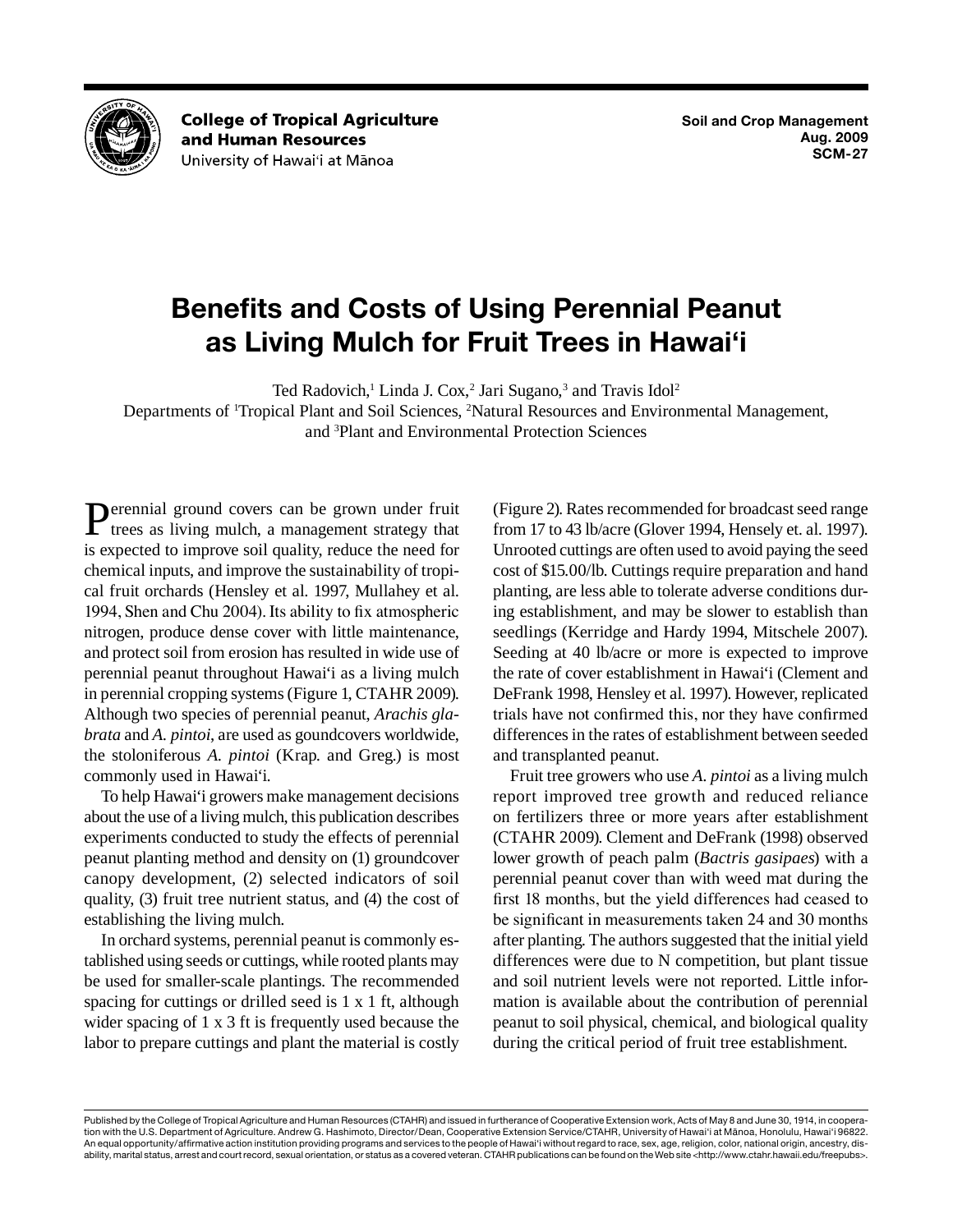# **The experimental set-up**

# **Planting and management** to solid perfect to solid perfect to solid perfect to solid perfect to solid perfect to solid perfect to solid perfect to solid perfect to solid perfect to solid perfect to solid perfect to solid

Experimental plots were established at the University of Hawai'i Research Stations at Hawai'i growers could make better management decisions in the long-run if they knew more Poamoho (Lat. 21°32'58" N 21°20'41" N, Long. 157°44'31" and soil characteristics of the two sites are presented in Tables 1–3.

Two trees of three fruit species were planted in plots 120 ft long x 12 ft wide on October 10, 2007 at Waimānalo and October 17, 2007 at Poamoho. Grass strips 6 ft wide were maintained between the plots. The tree species were guava 'Ruby x Supreme' (*Psidium* 

Long.  $158^{\circ}05'47''$  W, elevation  $\frac{1}{2}$  and density affects peak of  $\frac{1}{2}$  and  $\frac{1}{2}$  and  $\frac{1}{2}$  and  $\frac{1}{2}$  and  $\frac{1}{2}$  and  $\frac{1}{2}$  and  $\frac{1}{2}$  and  $\frac{1}{2}$  and  $\frac{1}{2}$  and  $\frac{1}{2}$  and  $\frac{1}{2}$ 459 ft) and Waimānalo (Lat.  $\frac{1}{2}$  and  $\frac{1}{2}$  and  $\frac{1}{2}$  and  $\frac{1}{2}$  and  $\frac{1}{2}$  and  $\frac{1}{2}$  and  $\frac{1}{2}$ W, elevation 60 ft). Climate  $\frac{1}{2}$  select indicators of solution  $\frac{1}{2}$  from  $\frac{1}{2}$  the cost of solution status, and 4)  $\frac{1}{2}$  from  $\frac{1}{2}$ 

**Figure 1. Two-year-old perennial peanut cover established in an O'ahu orchard.**

*guajava*), sapodilla 'Alano' (*Manilkara zapota*), and mountain apple 'White' (*Syzygium malaccense*). Trees were spaced 15 ft apart within the plots and the planting holes were approximately 1 ft wide by 1.5 ft deep. The fruit trees were fertilized with 2 lb of bone/blood meal incorporated in the planting hole at transplanting and mediporated in the planting note at transplanting and topdressed with 2.5 lb of compost approximately three months after transplanting. Analyses of the bone meal and compost are presented in Table 4.

Four mulch treatments were arranged in a randomized complete block design with three plots per treatment. ete block design with three plots per treatment. of *A. pintoi* 'Golden Glory', obtained from a local farm,

fter transplanting. Analyses of the bone meal rows at 54 and 18 pounds per acre, respectively. Seed mas not movemented service planting. Blue were mat was anged in a randomized applied at the same time as planting occurred. Stolons **Figure 2. Peanut establishing from**  (2) perennial peanut seeded at 54 lb/acre, (3) perennial **stolon cuttings.** peanut seeded at 18 lb/acre, and (4) stolons planted at low The mulch treatments were (1) black woven weed mat, density. The seeding was done on November 9, 2007 at Waimānalo and November 16, 2007 at Poamoho. Seed of cv. CIAT-17434 was purchased from a local vendor and drilled 9 inches apart within rows and 1 or 3 ft between was not inoculated before planting. Black weed mat was

| Table 1. Average monthly temperature at the experimental |  |
|----------------------------------------------------------|--|
| sites in 2007 and 2008.                                  |  |

|              | 2007      |         | 2008      |         |
|--------------|-----------|---------|-----------|---------|
| <b>Month</b> | Waimanalo | Poamoho | Waimanalo | Poamoho |
| January      | 74        | 71.2    | 71.8      | 69      |
| February     | 72        | 70.2    | 72.1      | 70.1    |
| March        | 73.5      | 71.8    | 74.5      | 73      |
| April        | 74.2      | 71.9    | 74.3      | 72.2    |
| May          | 76.7      | 75.1    | 76.7      | 74.8    |
| June         | 78.8      | 77.3    | 77.9      | 76.5    |
| July         | 79        | 78.2    | 79.5      | 77.5    |
| August       | 79.8      | 78.9    | 79.8      | 77.7    |
| September    | 79.7      | 78.2    | 79.2      | 77.1    |
| October      | --        | 76.6    | 78        | 76.1    |
| November     | 75.6      | 73.4    | 76.2      | 74.3    |
| December     | 73.9      | 72.6    | --        | 72.4    |

**Table 2. Total monthly rainfall at the experimental sites in Table 2. Total monthly rainfall at the experimental sites 2007 and 2008. in 2007 and 2008.**

|           | 2007      |         | 2008      |         |
|-----------|-----------|---------|-----------|---------|
| Month     | Waimanalo | Poamoho | Waimanalo | Poamoho |
| January   | 3.19      | 4.85    | 1.9       | 1.79    |
| February  | 2.22      | 1.88    | 0.94      | 5.59    |
| March     | 4.18      | 3.08    | 0.14      | 0.39    |
| April     | 2.51      | 1.48    | 4.15      | 2.59    |
| May       | 0.88      | 0.59    | 1.52      | 0.92    |
| June      | 0.82      | 0.49    | 2.32      | 0.4     |
| July      | 2.59      | 0.33    | 2.71      | 1.44    |
| August    | 0.93      | 3.28    | 1.58      | 0.71    |
| September | 1.55      | 0.48    | 2.69      | 0.62    |
| October   | --        | 0.59    | 3.2       | 1.65    |
| November  | 15.12     | 7.23    | 4.57      | 4.49    |
| December  | 14.54     | 10.94   | --        | 18      |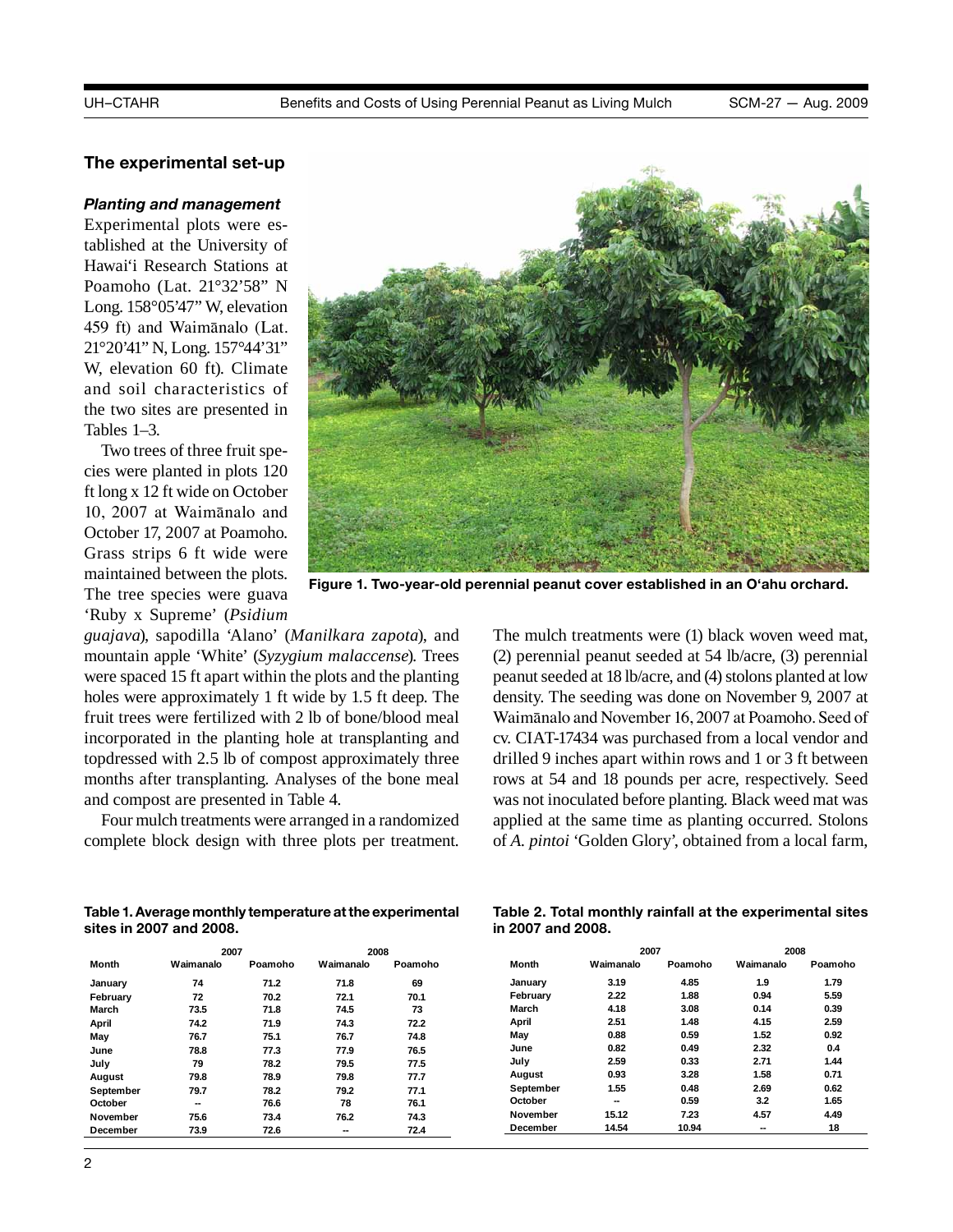

Figure 2. Peanut establishing from stolon cuttings in a weathered soil (Oxisol) on O'ahu.<br>Figure 2. Peanut establishing from stolon cuttings in a weathered soil (Oxisol) on O'ahu.

coveral podes and at least one prominent by several nodes and at least one prominent bud or sprout were prepared from older stolons. Most of the leaves were removed from the cuttings and at least three-fourths of **March 73.5 71.8 74.5 73**  the cutting was buried in the ground. stolons within rows, for a density of approximately 14,500 stolons/acre. Cuttings approximately 6 inches long with were planted in rows 3 ft apart, with 9 inches between

The trees were irrigated with individual emitters at 5 **June 78.8 77.3 77.9 76.5**  gal/hr for three hours three days a week, and the peanut was irrigated at the same frequency and duration was irrigated at the same frequency and duration using micro emitters placed on risers 2 ft above ground in between trees within rows. To control weeds, plots were sprayed with glyphosate before planting and were weeded by hand every 6–8 weeks.

### *Soil quality*

**Figure 2. Peace and 7 months after planting.** Six-inch soil cores were taken at three locations within treatment plots before planting Soil solution was collected 12 months after planting from suction cup lysimeters installed to an 8-inch depth. Chemical analyses were conducted as

> Soil respiration, volumetric moisture content, and temperature were measured 12 months after peanut establishment.

ance, and the chamber was placed on the sc bance, and the chamber was placed on the soil surface, measuring the rate of increase for the CO<sub>2</sub> concentration inside the chamber. Moisture content was measured at a **March 4.18 3.08 or 1.18 3.08 1.18 3.08 1.18 3.08 1.18 3.08 1.18 3.08 1.18 3.08 1.18 3.08 1.18 3.08 1.18 3.08 April 2.51 1.48 4.15 2.59**  4-inch depth using time domain reflectometry (TDR) on **May 0.88 0.59 1.52 0.92**  a Field Scout TDR meter. Soil temperature was measured **June 0.82 0.49 2.32 0.4**  at a 4-inch depth using a digital thermometer. Analyzer and SRC-1 Soil Respiration Chamber. Aboveground biomass was removed with minimal soil distur-Soil respiration was measured using a CIRAS-1 Gas

**December 73.9 72.6 -- 72.4 Table 3. Chemical analysis of soil from the Waimānalo and Poamoho Research Station sites. Table 3. Chemical analysis of soil from the Waimanalo and Poamoho experimental sites. Each value is a mean of 12 analyses.** Each value is a mean of 12 analyses.

|           |                 |     | %   |     | ------------------------- | - mg/g -------------------- |      |     | ; ---------------------- mg/dm | --------------- > |    |
|-----------|-----------------|-----|-----|-----|---------------------------|-----------------------------|------|-----|--------------------------------|-------------------|----|
| _ocation  | Soil Order      | рH  |     |     |                           | Cа                          | Mg   | Mn  | Fe                             | Cu                | Zn |
| Waimanalo | <b>Mollisol</b> | 6.5 | 22  | 306 | 1098                      | 3695                        | 2315 | 170 | 67                             |                   |    |
| Poamoho   | Oxisol          | 7.0 | 1.4 | 522 | 601                       | 1840                        | 308  | 159 |                                |                   |    |

| Table 4. Analysis of bone meal and compost used to fertilize fruit trees. |
|---------------------------------------------------------------------------|
|---------------------------------------------------------------------------|

|                                                        |  |  |  |  | C P K Ca Mg Na Fe Zn Cu |     | в    |
|--------------------------------------------------------|--|--|--|--|-------------------------|-----|------|
| Bone meal 9.19 46.00 1.71 0.60 3.18 0.13 0.50 481 55 6 |  |  |  |  |                         |     |      |
| Compost 1.11 17.63 0.34 0.84 7.48 1.08 0.31 -- 782     |  |  |  |  |                         | 268 | -101 |
|                                                        |  |  |  |  |                         |     |      |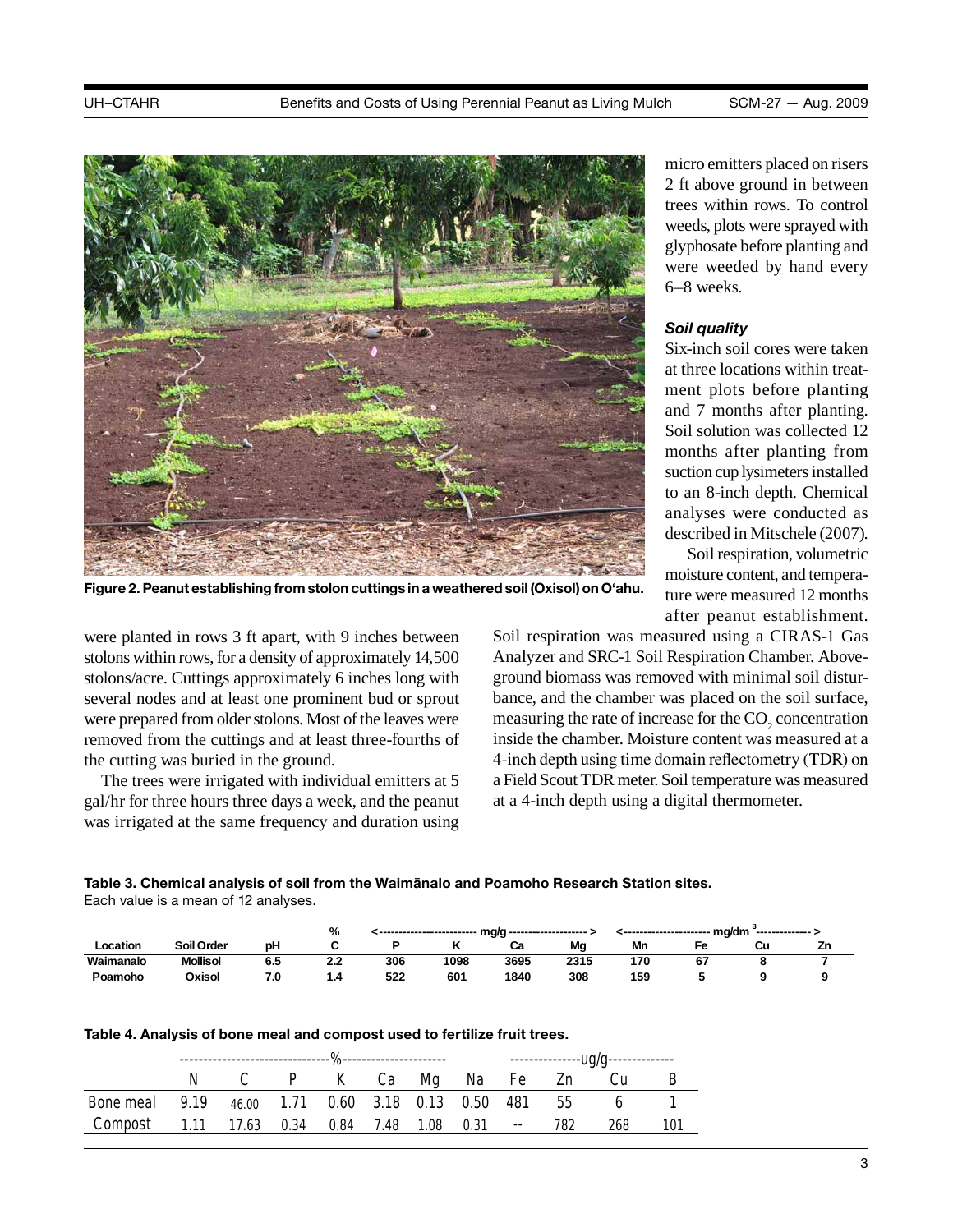# *Perennial peanut and fruit tree establishment*

Perennial peanut establishment at the Poamoho and Waimānalo sites was measured periodically using a  $2.70$ -ft<sup>2</sup> (0.25-m<sup>2</sup>) quadrant to determine canopy ground cover at three locations within each plot. Tree height and trunk diameter were measured periodically for the first 7 months of establishment. At 7 months after planting, the third expanded leaf pair of sapodilla and guava from both locations was analyzed for nutrient content. Weed biomass was measured 7 months after planting in the Waimānalo plots. Peanut and weed biomass was also determined 12 months after peanut establishment at the same location.

#### **The experiment's results**

# *Perennial peanut establishment*

Peanut canopy establishment was most rapid in the plots seeded at 54 lb/acre, with 75–100 percent coverage within 8 months, followed by the lower seeding rate and the stolon plots, with 25–60 percent coverage in the same period (Figure 3). Canopy development was quicker at Waimānalo than it was at Poamoho, which may reflect Waimānalo's higher temperatures, rainfall, and native soil fertility (Tables 1–3). Twelve months after planting, the peanut treatments were similar in canopy cover at each location, although peanut covered 100 percent of the ground at Waimānalo and only about 70 percent at Poamoho. Greenhouse trials indicated that rhizobial inoculation would have reduced the difference in peanut establishment between the two locations.

Rapid canopy establishment minimizes weeding costs (Hensley et al. 1997). Seven months after planting, the weed biomass was similar between the low seeding rate and stolon treatments, at  $0.28$  and  $0.27$  pounds/ft<sup>2</sup>, respectively, and lowest at 0.20 pounds/ft<sup>2</sup> in the 54 lb/ acre seeding rate. All treatments approached 100 percent cover at the Waimānalo station, with peanut biomass being significantly greater at the highest seeding rate and weed biomass being greatest for the stolon treatment (Figure 4).

# *Soil quality and characteristics*

Soil quality is defined by its ability to support ecological processes that promote plant growth (Magdoff and Weil 2005). These processes include water and nutrient retention, nutrient cycling, disease suppression, etc. Physical and chemical characteristics of the station soils before and 7 months after planting are presented in Tables 5 and



**Figure 3. Peanut canopy cover development as a percent of total ground cover.** Each value is a mean of six observations.

6. The effect of peanut mulch on soil chemical characteristics was not different from the weed mat, with the exception of potassium, which was significantly lower in the peanut treatments. Because 7 months may have been too short a time to detect differences in soil quality, additional soil measurements were postponed until 12 months after planting. Significant differences were then observed in soil solution nitrate concentrations and soil  $CO<sub>2</sub>$  evolution between the peanut treatments and the black weed mat treatment at both locations (Figures 5 and 6).

Soil respiration is a sensitive measure of its biological activity. Soil respiration values in all peanut treatments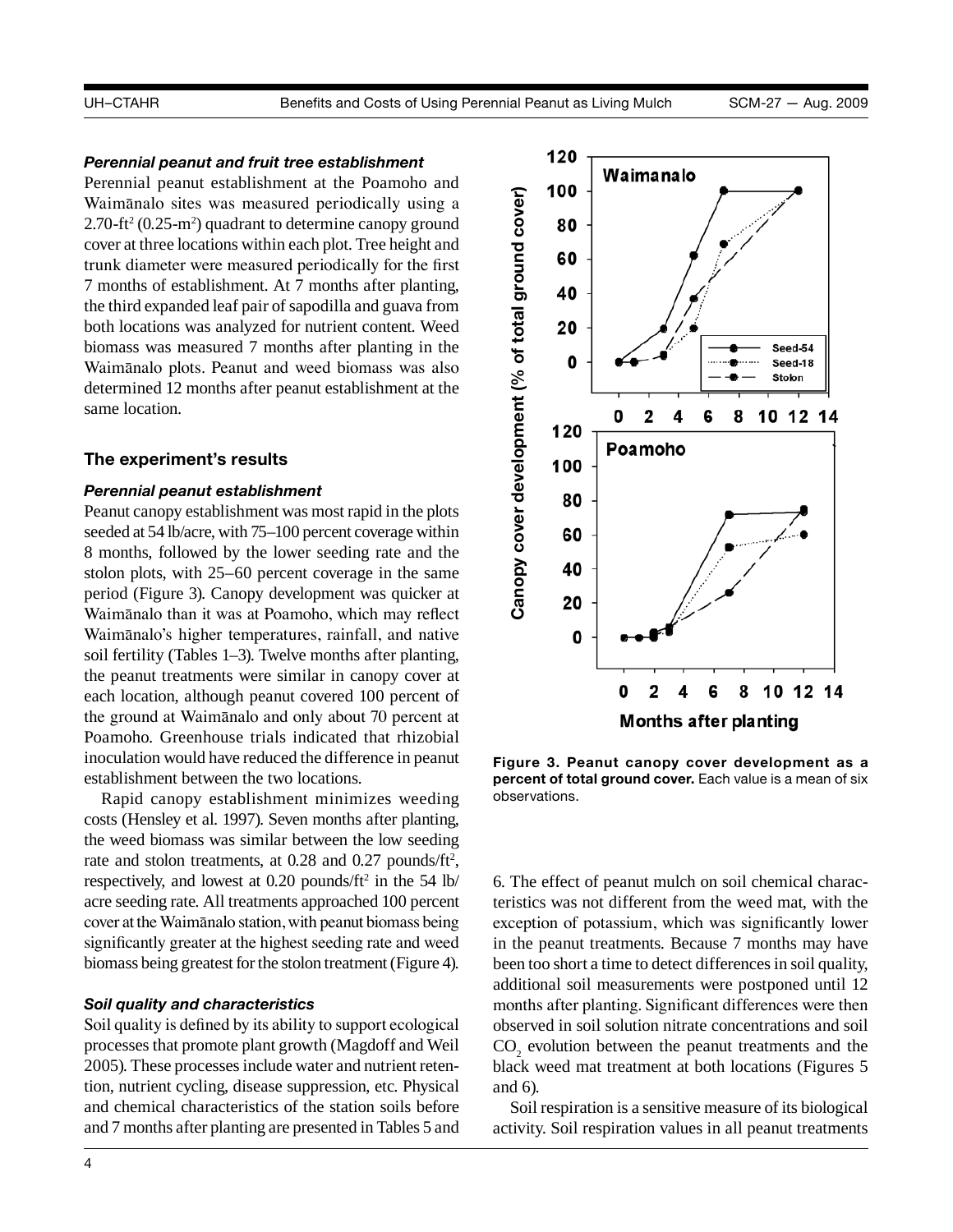

**Figure 4. Peanut and weed biomass (fresh weight) at the Waimānalo station 12 months after peanut planting.** Each value is a mean of 3 observations.

were two to four times larger compared to the black weed mat treatments. Respiration values observed under peanut were similar to those reported for forest soils in Hawai'i and elsewhere (Giardina et al. 2004, Jassel et al. 2004). In contrast, nitrate-N levels in soil solution were generally lower under peanut than weed mat treatments (Figure 6), which may reflect competition for N from both the peanut and soil microbial populations. Soil temperatures were also reduced for the peanut treatments compared to weed mat treatments (Figure 7), while moisture levels under peanut were higher than under weed mat (Figure 8). Higher moisture levels may have contributed to increased microbial activity under peanut.



**Figure 5. Soil respiration under mulch treatments at Waimānalo and Poamoho 12 months after planting.** Bars are means of 9 values. Means within locations with different letters are significantly different at the 5% level.



**Figure 6. Soil solution nitrate levels under mulch treatments at Waimānalo and Poamoho 12 months after planting.** Values are means of 6 values. Error bars are mean standard errors.

#### *Fruit tree growth*

Fruit tree growth was variable, and no significant differences among treatments in trunk diameter or tree height were detected. However, tissue nitrogen content was lower under perennial peanut treatments compared to trees grown with the weed mat, and only trees in the weed mat treatment had tissue nitrogen levels within the critical range established for guava (Figure 9). Other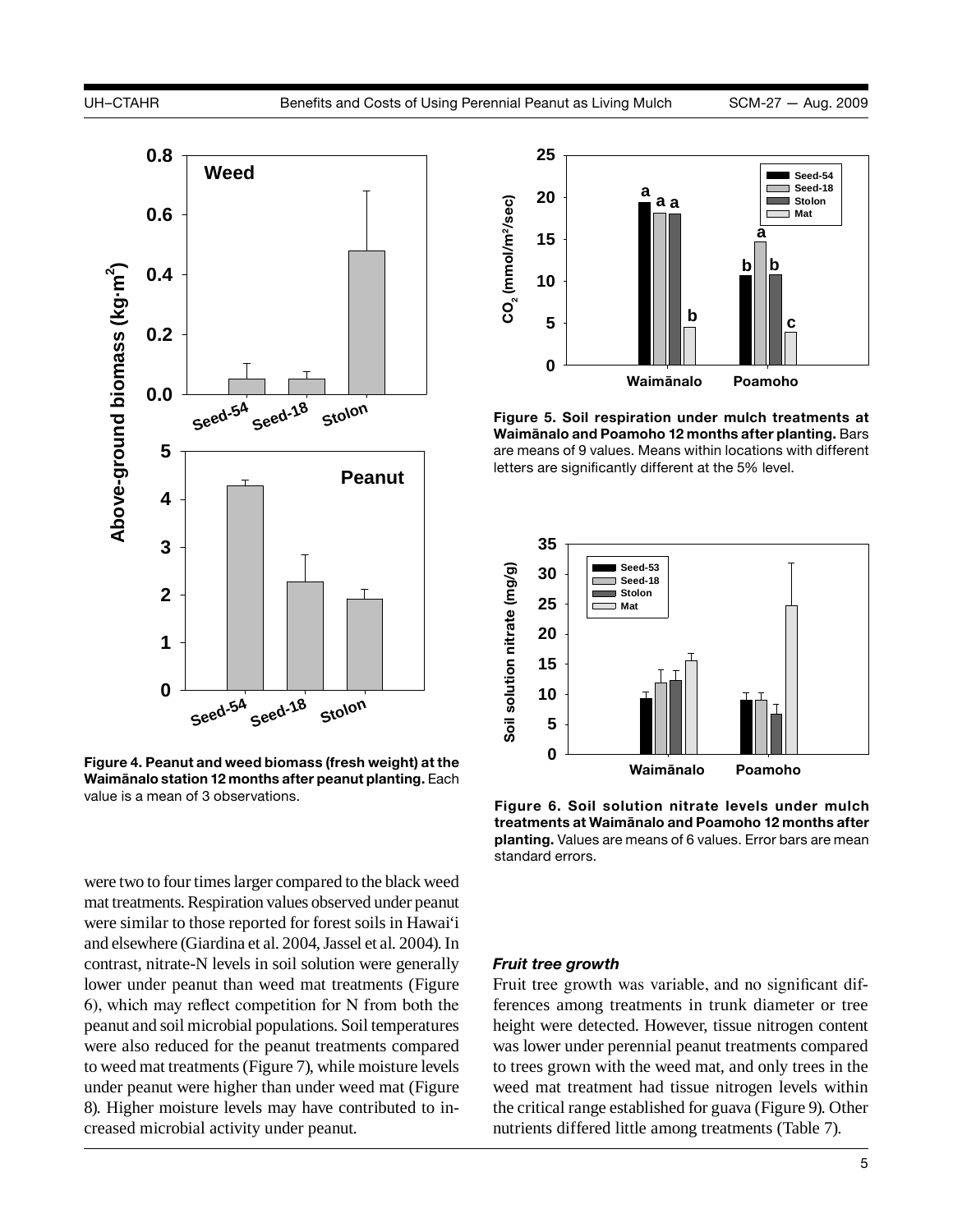were then observed in solution nitrate concentration nitrate concentrations and social CO2 evolution between t<br>The pearson of concentrations and social CO2 evolution between the pearson between the pearson of concentratio

| Table 5. Selected soil properties before (pre-plant) and 7 months after (post-plant) perennial peanut establishment   |
|-----------------------------------------------------------------------------------------------------------------------|
| at the Poamoho Research Station. An asterisk indicates that the difference between pre-plant and post-plant values is |
| statistically significant. NS indicates no significant difference between the two values.                             |

|                  | Sample              |           |           |           |         |           |           | ---------------- | $-mg/dm$ | --------------- > |    |
|------------------|---------------------|-----------|-----------|-----------|---------|-----------|-----------|------------------|----------|-------------------|----|
| <b>Treatment</b> | Time                | рH        | % C       | P         | Κ       | Ca        | Mg        | Mn               | Fe       | Cu                | Zn |
| Mat              | Pre-plant           | 7.0       | 1.3       | 443       | 574     | 1739      | 315       | 161              | 5        | 9                 |    |
|                  | Post-plant          | 7.1       | 1.5       | 512       | 639     | 1998      | 374       | 105              | 3        |                   | 6  |
|                  | <b>Significance</b> | <b>NS</b> | <b>NS</b> | <b>NS</b> | $\star$ | <b>NS</b> | $\star$   | $\star$          | $\star$  | $\star$           |    |
| Seed-50          | Pre-plant           | 7.2       | 1.5       | 271       | 658     | 1949      | 322       | 156              | 5        | 10                | 9  |
|                  | Post-plant          | 6.9       | 1.4       | 272       | 435     | 1771      | 292       | 145              | 3        |                   | 6  |
|                  | <b>Significance</b> | <b>NS</b> | <b>NS</b> | <b>NS</b> | $\star$ | <b>NS</b> | <b>NS</b> | <b>NS</b>        | $\star$  | $\star$           |    |
| Seed-20          | Pre-plant           | 7.1       | 1.4       | 365       | 595     | 2000      | 295       | 163              | 5        | 9                 | 9  |
|                  | Post-plant          | 7.0       | 1.4       | 347       | 472     | 1881      | 285       | 128              | 3        |                   | 6  |
|                  | <b>Significance</b> | <b>NS</b> | <b>NS</b> | <b>NS</b> | $\ast$  | <b>NS</b> | NS        | NS               | $\ast$   | $\star$           |    |
| <b>Stolon</b>    | Pre-plant           | 6.8       | 1.4       | 323       | 576     | 1675      | 299       | 156              | 5        | 9                 | 8  |
|                  | Post-plant          | 6.7       | 1.3       | 437       | 415     | 1592      | 286       | 165              | 4        | 8                 | 6  |
|                  | <b>Significance</b> | <b>NS</b> | <b>NS</b> | NS        | $\ast$  | NS        | NS        | NS               | $\ast$   | $\star$           |    |

<u>table 6. Selected soil properties before (pre-plant) and 7 months after (post-plant) perennial peanut establishm</u> Table 6. Selected soil properties before (pre-plant) and 7 months after (post-plant) perennial peanut establishment statistically significant. NS indicates no significant difference between the two values. statistically significant. NS indicates no significant difference between the two values. at the Waimanalo Research Station. An asterisk indicates that the difference between pre-plant and post-plant values is Table 6. Selected Soli properties before (pre-plant) and 7 months after (post-plant) perennial peanut esta

|                  | Sample              |           | %         |           |           | ppm------ -------- --> |         | <-------- -mg/dm <sup>3</sup> - |         |         |    |
|------------------|---------------------|-----------|-----------|-----------|-----------|------------------------|---------|---------------------------------|---------|---------|----|
| <b>Treatment</b> | <b>Time</b>         | pH        | C         | Р         | K         | Ca                     | Mg      | Mn                              | Fe      | Cu      | Zn |
| Mat              | Pre-plant           | 6.4       | 2.3       | 277       | 938       | 3432                   | 2166    | 187                             | 65      | 9       | 6  |
|                  | Post-plant          | 6.5       | 2.2       | 456       | 817       | 4131                   | 2013    | 71                              | 52      | 4       | 3  |
|                  | <b>Significance</b> | <b>NS</b> | <b>NS</b> | <b>NS</b> | $\star$   | $\ast$                 | $\star$ | $\star$                         | $\star$ | $\star$ |    |
| Seed-50          | Pre-plant           | 6.5       | 2.1       | 341       | 1111      | 3820                   | 2429    | 179                             | 68      | 9       |    |
|                  | Post-plant          | 6.6       | 2.0       | 488       | 657       | 4649                   | 2127    | 57                              | 52      | 4       | 3  |
|                  | <b>Significance</b> | <b>NS</b> | <b>NS</b> | <b>NS</b> |           | $\star$                | $\star$ | $\star$                         | $\star$ | $\star$ |    |
| Seed-20          | Pre-plant           | 6.5       | 2.3       | 297       | 1173      | 3643                   | 2263    | 176                             | 66      | 8       | 6  |
|                  | Post-plant          | 6.6       | 2.1       | 275       | 956       | 4012                   | 2195    | 59                              | 47      | 4       | 3  |
|                  | <b>Significance</b> |           | <b>NS</b> | <b>NS</b> | <b>NS</b> |                        | $\star$ | $\star$                         | $\star$ | $\star$ |    |
| <b>Stolon</b>    | Pre-plant           | 6.5       | 2.0       | 307       | 1171      | 3883                   | 2404    | 140                             | 67      |         |    |
|                  | Post-plant          | 6.5       | 1.6       | 335       | 728       | 4033                   | 2299    | 63                              | 34      | 3       | 3  |
|                  | <b>Significance</b> | <b>NS</b> | <b>NS</b> | <b>NS</b> | <b>NS</b> | $\ast$                 | $\star$ | $\star$                         | $\star$ | $\star$ |    |

# **Costs**

Installation and maintenance costs on a per-acre basis are summarized in Table 9. Labor is assumed to cost \$12.50/ hour. The other cost assumptions are detailed below.

#### *Installation*

Plastic weed mat cost \$1/linear ft, and 2420 linear ft/acre were required, for a total materials cost of \$2,400. Seeds cost \$15/pound, which means that the higher seeding rate cost \$810/acre and the lower one was \$270. Stolons cost \$6/pound, with 14,500 stolons (116 lb) used for 1 acre for a total cost of \$696.

Plastic weed mat installation required 24 hours/acre for a total labor cost of \$300. Drilling seed by hand required 15 hours for the high seeding rate and 5 hours for the low rate for costs of \$272 and \$91, respectively. Walking speed was ~3 min/100 ft. Linear feet walked was 29,185 and 9,728 per acre for high and low seeding rates, respectively. Stolon preparation required 15 hours, and planting required 25 hours, for a total of 40 hours at a cost of \$500.

#### *Maintenance*

At an irrigation frequency of three times per week for a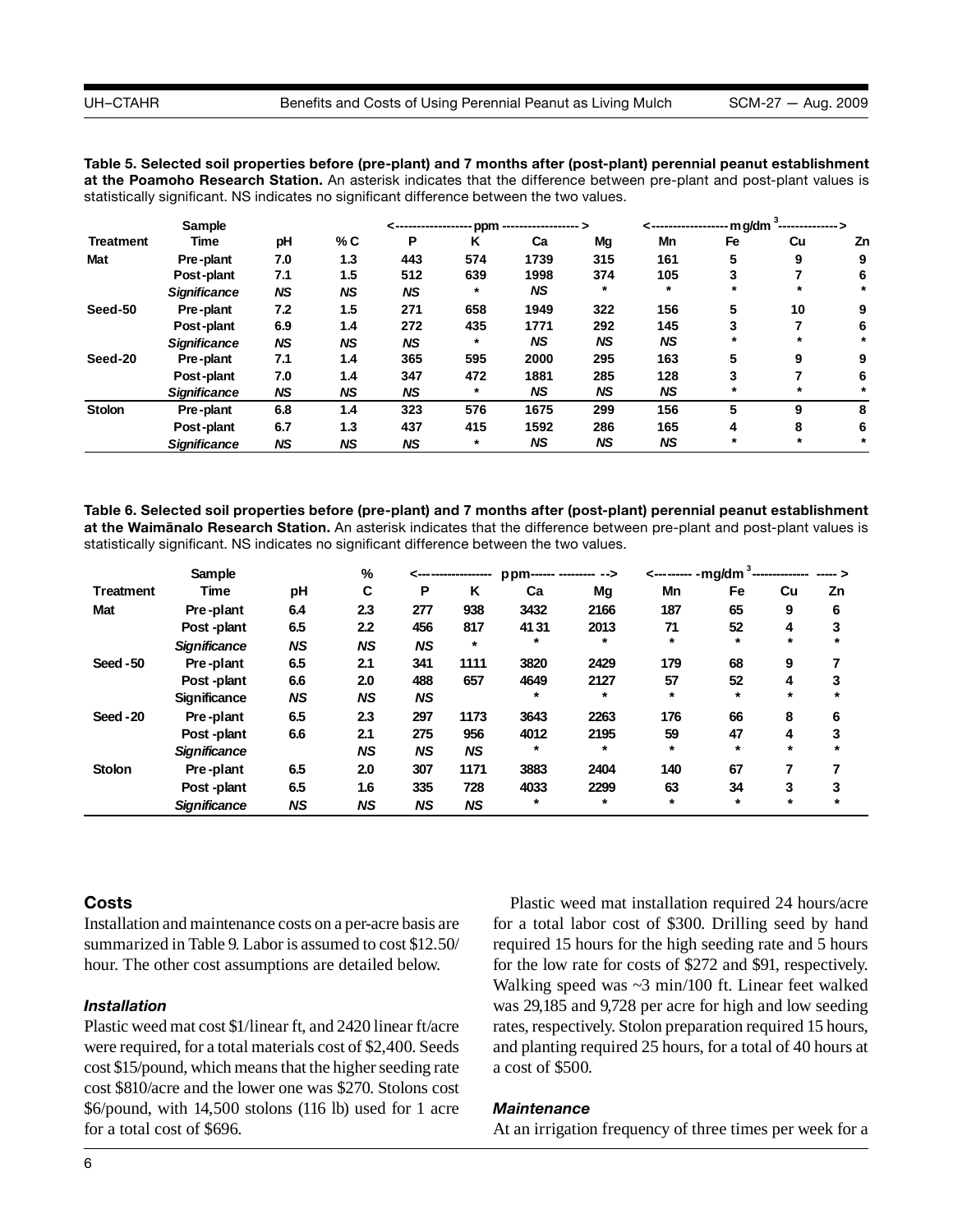

**Figure 7. Soil temperatures levels under mulch treatments at Waimānalo and Poamoho 12 months after planting.**  Values are means of 9 values. Means within locations with different letters are significantly different at the 5% level.



**Figure 8. Volumetric soil moisture under mulch treatments at Waimānalo and Poamoho 12 months after planting.** Values are means of 9 values. Means within locations with different letters are significantly different at the 5% level.



**Figure 9. Guava and sapodilla tissue nutrient content under mat and peanut treatments.** Values are means of three replications at two locations. Ten leaf pairs (3rd expanded pair from branch tip) were composited from each replication. Dotted lines represent the range of critical N values established for guava (Uchida, 2000). Values with different letters are significantly different at the 5% level.

duration of 3 hours, each tree received 180 gallons/month, or 34,500 gal/acre/month at a planting density of 192 trees/acre, with a water cost of \$0.425/1000 gallons. This results in an annual cost of \$180. Supplemental irrigation for peanut at the same duration and frequency as the tree requires 228,096 gal/acre/month, or \$1,344 per year.

A single spray event required 2 quarts/acre of Ranger Pro® at a cost of \$20 and 3 hours of labor at \$37.50 for a total cost of \$57.50.

Plots were hand-weeded three times during the first 8 months of peanut establishment. This weeding required an estimated 59, 89, and 77 hours/acre for the high seed rate, low seed rate, and stolon treatments and resulted in labor costs of \$2212.50, \$3337.50, and \$2887.50, respectively.

### **Implications**

The perennial peanut mulch treatments were competitive with fruit trees in the short term, particularly for nitrogen. Living mulch cost 55–87 percent more to establish than weed mat, due primarily to the cost of water and the labor for weed control. The most effective way to reduce competition of peanut with trees during establishment may be the limited use of organic or plastic mulch within tree rows or around trees, although this will increase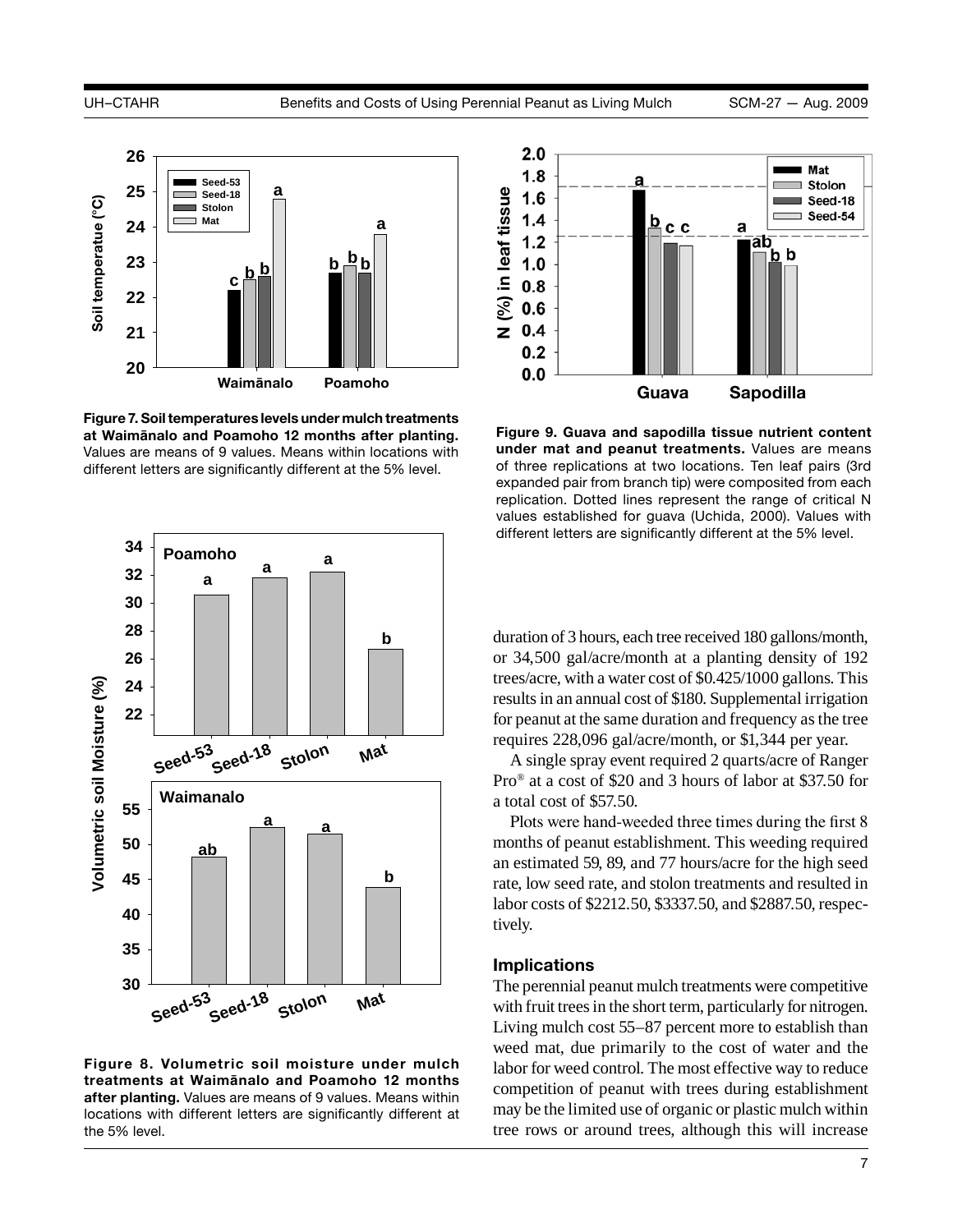| UH-CTAHR<br>Benefits and Costs of Using Perennial Peanut as Living Mulch<br>SCM-27 - Aug. 2009<br><b>रू है</b><br>2288<br>2232<br>$\pmb{\mathsf{m}}$<br>Table 8. Tissue nutrient levels of sapodilla 8 months after planting. An asterisk indicates statistical significance. NS indicates no statistically<br>Λ<br>రె<br>S<br>$\tilde{e}$<br>$\ddot{x}$<br>ţ<br>၈ ၈ ၈<br>$\infty$<br>∞ ာ<br>ထ<br><b>रू हैं</b><br><b>25</b><br>36<br>$36$<br>$27$<br><b>25 25 26</b><br>m<br>१८<br><b>၈ ± ၃</b><br>5 to<br>λī<br>$\frac{4}{7}$<br>$\ddot{ }$<br>$\infty$<br>$\star$<br><b>रू है</b><br>පි<br><b>5556</b><br>ທທ<br>4 ro<br>21357<br>i≹<br>SN<br>184<br>έ<br>30<br>30<br>35<br>SN<br>δÑ<br>$\frac{8}{3}$<br>$\infty$ $\infty$<br>ų<br>∼ ∼<br>∞ ဖ<br>$\pmb{\ast}$<br>॒<br>ppm<br>× š<br>έ<br>δÑ<br>49<br><b>65</b><br>42<br><b>4228</b><br>है है है<br>ى<br>L<br>54445<br>53455<br>89.00<br><b>SSS</b><br>$\overline{\mathbf{d}}$<br>${\tt 50}$<br>டீ<br>52<br>83888<br>88<br>0.00<br>0.0<br><u>ភូ ខ្ញុំ ខ្ញុំ</u><br>0.02<br>0.07<br><b>SA</b><br>SN<br>م<br>2<br>0.09<br>0.09<br>0.09<br>0.1<br>0.15<br>0.21<br>0.15<br>₹¥<br>δX<br>£<br>0.34<br>0.23<br>0.23<br>0.03<br>0.38<br>0.32<br>0.24<br>¥ ≸<br>S<br>ŊМ<br>$0.32$<br>$0.4$<br>$0.35$<br>$0.4$<br>0.56<br>0.45<br>» ج<br>ვ<br>ა<br>읭<br><b>93</b><br>0.98<br>0.9<br>0.87<br>0.97<br>0.83<br>प्ट<br>४<br>1.07<br>SA<br>යී<br>$1.56$<br>$1.52$<br>$1.54$<br>$7.30$<br>$7.56$<br>$7.34$<br>$\frac{38}{2}$<br>है है है<br>රී<br>$2.09$<br>$1.90$<br>$1.80$<br>$1.80$<br>194<br>2008<br>2007<br>2027<br><b>रू हैं</b><br>×<br>৯<br>$\mathbf{z}$  g $\mathbf{z}$ g $\mathbf{z}$<br>23<br>${\bf 3}$<br>0.93<br>१ ४ १<br>ᡪ<br>٣<br>0.22<br>0.19<br>0.32<br>0.28<br>0.19<br>0.20<br>0.25<br>0.27<br>SN<br>S<br>$\mathbf{\ddot{t}}$<br>Δ.<br>0.13<br>0.10<br>0.16<br>0.13<br>0.15<br>0.11<br>0.11<br>$5 - 0$<br>SN<br>SN<br>SN<br>Δ.<br>1.25<br>1.09<br>1.12<br>1.24<br>1.72<br>1.34<br>$\ddot{.}6$<br>S<br>1.3<br>SN<br>$\ddot{\tilde{k}}$<br>Z<br>1.26<br>0.90<br>1.09<br>1.05<br>1.16<br>0.98<br>104<br>1.17<br>SN<br>SN<br>$\ast$<br>z<br>significant difference was detected.<br>↓<br><b>Treatment</b><br>Seed-18<br>Seed-18<br>Seed-54<br>Seed-54<br>Stolon<br>Stolon<br>Treatment<br>Seed-18<br><b>Seed-54</b><br>Seed-18<br>Seed-54<br>Mat<br>Nat<br>Stolon<br>Stolon<br>Mat<br>Mat<br>Locatio n(L)<br>TxL<br>Treatment (T)<br>Е<br>Treatment<br>$\frac{1}{2}$<br>Location(L)<br>Waimanalo<br><b>Waimanalo</b><br>Poamoho<br>Poamoho<br>ANOVA<br><b>ANOVA</b> | was detected. | Table 7. Tissue nutrient levels of guava 8 months after planting. An asterisk indicates statistical significance. NS indicates no statistically significant difference | ļ |  | ৼ৾ | Λ |  | mdd- | î |
|--------------------------------------------------------------------------------------------------------------------------------------------------------------------------------------------------------------------------------------------------------------------------------------------------------------------------------------------------------------------------------------------------------------------------------------------------------------------------------------------------------------------------------------------------------------------------------------------------------------------------------------------------------------------------------------------------------------------------------------------------------------------------------------------------------------------------------------------------------------------------------------------------------------------------------------------------------------------------------------------------------------------------------------------------------------------------------------------------------------------------------------------------------------------------------------------------------------------------------------------------------------------------------------------------------------------------------------------------------------------------------------------------------------------------------------------------------------------------------------------------------------------------------------------------------------------------------------------------------------------------------------------------------------------------------------------------------------------------------------------------------------------------------------------------------------------------------------------------------------------------------------------------------------------------------------------------------------------------------------------------------------------------------------------------------------------------------------------------------------------------------------------------------------------------------------------------------------------------------------------------------------------------------------------------------------------------------------------------------------------------------------------------------------------------------------------------------------------------------------------------------------------|---------------|------------------------------------------------------------------------------------------------------------------------------------------------------------------------|---|--|----|---|--|------|---|
|                                                                                                                                                                                                                                                                                                                                                                                                                                                                                                                                                                                                                                                                                                                                                                                                                                                                                                                                                                                                                                                                                                                                                                                                                                                                                                                                                                                                                                                                                                                                                                                                                                                                                                                                                                                                                                                                                                                                                                                                                                                                                                                                                                                                                                                                                                                                                                                                                                                                                                                    |               |                                                                                                                                                                        |   |  |    |   |  |      |   |
|                                                                                                                                                                                                                                                                                                                                                                                                                                                                                                                                                                                                                                                                                                                                                                                                                                                                                                                                                                                                                                                                                                                                                                                                                                                                                                                                                                                                                                                                                                                                                                                                                                                                                                                                                                                                                                                                                                                                                                                                                                                                                                                                                                                                                                                                                                                                                                                                                                                                                                                    |               |                                                                                                                                                                        |   |  |    |   |  |      |   |
|                                                                                                                                                                                                                                                                                                                                                                                                                                                                                                                                                                                                                                                                                                                                                                                                                                                                                                                                                                                                                                                                                                                                                                                                                                                                                                                                                                                                                                                                                                                                                                                                                                                                                                                                                                                                                                                                                                                                                                                                                                                                                                                                                                                                                                                                                                                                                                                                                                                                                                                    |               |                                                                                                                                                                        |   |  |    |   |  |      |   |
|                                                                                                                                                                                                                                                                                                                                                                                                                                                                                                                                                                                                                                                                                                                                                                                                                                                                                                                                                                                                                                                                                                                                                                                                                                                                                                                                                                                                                                                                                                                                                                                                                                                                                                                                                                                                                                                                                                                                                                                                                                                                                                                                                                                                                                                                                                                                                                                                                                                                                                                    |               |                                                                                                                                                                        |   |  |    |   |  |      |   |
|                                                                                                                                                                                                                                                                                                                                                                                                                                                                                                                                                                                                                                                                                                                                                                                                                                                                                                                                                                                                                                                                                                                                                                                                                                                                                                                                                                                                                                                                                                                                                                                                                                                                                                                                                                                                                                                                                                                                                                                                                                                                                                                                                                                                                                                                                                                                                                                                                                                                                                                    |               |                                                                                                                                                                        |   |  |    |   |  |      |   |
|                                                                                                                                                                                                                                                                                                                                                                                                                                                                                                                                                                                                                                                                                                                                                                                                                                                                                                                                                                                                                                                                                                                                                                                                                                                                                                                                                                                                                                                                                                                                                                                                                                                                                                                                                                                                                                                                                                                                                                                                                                                                                                                                                                                                                                                                                                                                                                                                                                                                                                                    |               |                                                                                                                                                                        |   |  |    |   |  |      |   |
|                                                                                                                                                                                                                                                                                                                                                                                                                                                                                                                                                                                                                                                                                                                                                                                                                                                                                                                                                                                                                                                                                                                                                                                                                                                                                                                                                                                                                                                                                                                                                                                                                                                                                                                                                                                                                                                                                                                                                                                                                                                                                                                                                                                                                                                                                                                                                                                                                                                                                                                    |               |                                                                                                                                                                        |   |  |    |   |  |      |   |
|                                                                                                                                                                                                                                                                                                                                                                                                                                                                                                                                                                                                                                                                                                                                                                                                                                                                                                                                                                                                                                                                                                                                                                                                                                                                                                                                                                                                                                                                                                                                                                                                                                                                                                                                                                                                                                                                                                                                                                                                                                                                                                                                                                                                                                                                                                                                                                                                                                                                                                                    |               |                                                                                                                                                                        |   |  |    |   |  |      |   |
|                                                                                                                                                                                                                                                                                                                                                                                                                                                                                                                                                                                                                                                                                                                                                                                                                                                                                                                                                                                                                                                                                                                                                                                                                                                                                                                                                                                                                                                                                                                                                                                                                                                                                                                                                                                                                                                                                                                                                                                                                                                                                                                                                                                                                                                                                                                                                                                                                                                                                                                    |               |                                                                                                                                                                        |   |  |    |   |  |      |   |
|                                                                                                                                                                                                                                                                                                                                                                                                                                                                                                                                                                                                                                                                                                                                                                                                                                                                                                                                                                                                                                                                                                                                                                                                                                                                                                                                                                                                                                                                                                                                                                                                                                                                                                                                                                                                                                                                                                                                                                                                                                                                                                                                                                                                                                                                                                                                                                                                                                                                                                                    |               |                                                                                                                                                                        |   |  |    |   |  |      |   |
|                                                                                                                                                                                                                                                                                                                                                                                                                                                                                                                                                                                                                                                                                                                                                                                                                                                                                                                                                                                                                                                                                                                                                                                                                                                                                                                                                                                                                                                                                                                                                                                                                                                                                                                                                                                                                                                                                                                                                                                                                                                                                                                                                                                                                                                                                                                                                                                                                                                                                                                    |               |                                                                                                                                                                        |   |  |    |   |  |      |   |
|                                                                                                                                                                                                                                                                                                                                                                                                                                                                                                                                                                                                                                                                                                                                                                                                                                                                                                                                                                                                                                                                                                                                                                                                                                                                                                                                                                                                                                                                                                                                                                                                                                                                                                                                                                                                                                                                                                                                                                                                                                                                                                                                                                                                                                                                                                                                                                                                                                                                                                                    |               |                                                                                                                                                                        |   |  |    |   |  |      |   |
|                                                                                                                                                                                                                                                                                                                                                                                                                                                                                                                                                                                                                                                                                                                                                                                                                                                                                                                                                                                                                                                                                                                                                                                                                                                                                                                                                                                                                                                                                                                                                                                                                                                                                                                                                                                                                                                                                                                                                                                                                                                                                                                                                                                                                                                                                                                                                                                                                                                                                                                    |               |                                                                                                                                                                        |   |  |    |   |  |      |   |
|                                                                                                                                                                                                                                                                                                                                                                                                                                                                                                                                                                                                                                                                                                                                                                                                                                                                                                                                                                                                                                                                                                                                                                                                                                                                                                                                                                                                                                                                                                                                                                                                                                                                                                                                                                                                                                                                                                                                                                                                                                                                                                                                                                                                                                                                                                                                                                                                                                                                                                                    |               |                                                                                                                                                                        |   |  |    |   |  |      |   |
|                                                                                                                                                                                                                                                                                                                                                                                                                                                                                                                                                                                                                                                                                                                                                                                                                                                                                                                                                                                                                                                                                                                                                                                                                                                                                                                                                                                                                                                                                                                                                                                                                                                                                                                                                                                                                                                                                                                                                                                                                                                                                                                                                                                                                                                                                                                                                                                                                                                                                                                    |               |                                                                                                                                                                        |   |  |    |   |  |      |   |
|                                                                                                                                                                                                                                                                                                                                                                                                                                                                                                                                                                                                                                                                                                                                                                                                                                                                                                                                                                                                                                                                                                                                                                                                                                                                                                                                                                                                                                                                                                                                                                                                                                                                                                                                                                                                                                                                                                                                                                                                                                                                                                                                                                                                                                                                                                                                                                                                                                                                                                                    |               |                                                                                                                                                                        |   |  |    |   |  |      |   |
|                                                                                                                                                                                                                                                                                                                                                                                                                                                                                                                                                                                                                                                                                                                                                                                                                                                                                                                                                                                                                                                                                                                                                                                                                                                                                                                                                                                                                                                                                                                                                                                                                                                                                                                                                                                                                                                                                                                                                                                                                                                                                                                                                                                                                                                                                                                                                                                                                                                                                                                    |               |                                                                                                                                                                        |   |  |    |   |  |      |   |
|                                                                                                                                                                                                                                                                                                                                                                                                                                                                                                                                                                                                                                                                                                                                                                                                                                                                                                                                                                                                                                                                                                                                                                                                                                                                                                                                                                                                                                                                                                                                                                                                                                                                                                                                                                                                                                                                                                                                                                                                                                                                                                                                                                                                                                                                                                                                                                                                                                                                                                                    |               |                                                                                                                                                                        |   |  |    |   |  |      |   |
|                                                                                                                                                                                                                                                                                                                                                                                                                                                                                                                                                                                                                                                                                                                                                                                                                                                                                                                                                                                                                                                                                                                                                                                                                                                                                                                                                                                                                                                                                                                                                                                                                                                                                                                                                                                                                                                                                                                                                                                                                                                                                                                                                                                                                                                                                                                                                                                                                                                                                                                    |               |                                                                                                                                                                        |   |  |    |   |  |      |   |
|                                                                                                                                                                                                                                                                                                                                                                                                                                                                                                                                                                                                                                                                                                                                                                                                                                                                                                                                                                                                                                                                                                                                                                                                                                                                                                                                                                                                                                                                                                                                                                                                                                                                                                                                                                                                                                                                                                                                                                                                                                                                                                                                                                                                                                                                                                                                                                                                                                                                                                                    |               |                                                                                                                                                                        |   |  |    |   |  |      |   |
|                                                                                                                                                                                                                                                                                                                                                                                                                                                                                                                                                                                                                                                                                                                                                                                                                                                                                                                                                                                                                                                                                                                                                                                                                                                                                                                                                                                                                                                                                                                                                                                                                                                                                                                                                                                                                                                                                                                                                                                                                                                                                                                                                                                                                                                                                                                                                                                                                                                                                                                    |               |                                                                                                                                                                        |   |  |    |   |  |      |   |
|                                                                                                                                                                                                                                                                                                                                                                                                                                                                                                                                                                                                                                                                                                                                                                                                                                                                                                                                                                                                                                                                                                                                                                                                                                                                                                                                                                                                                                                                                                                                                                                                                                                                                                                                                                                                                                                                                                                                                                                                                                                                                                                                                                                                                                                                                                                                                                                                                                                                                                                    |               |                                                                                                                                                                        |   |  |    |   |  |      |   |
|                                                                                                                                                                                                                                                                                                                                                                                                                                                                                                                                                                                                                                                                                                                                                                                                                                                                                                                                                                                                                                                                                                                                                                                                                                                                                                                                                                                                                                                                                                                                                                                                                                                                                                                                                                                                                                                                                                                                                                                                                                                                                                                                                                                                                                                                                                                                                                                                                                                                                                                    |               |                                                                                                                                                                        |   |  |    |   |  |      |   |
|                                                                                                                                                                                                                                                                                                                                                                                                                                                                                                                                                                                                                                                                                                                                                                                                                                                                                                                                                                                                                                                                                                                                                                                                                                                                                                                                                                                                                                                                                                                                                                                                                                                                                                                                                                                                                                                                                                                                                                                                                                                                                                                                                                                                                                                                                                                                                                                                                                                                                                                    |               |                                                                                                                                                                        |   |  |    |   |  |      |   |
|                                                                                                                                                                                                                                                                                                                                                                                                                                                                                                                                                                                                                                                                                                                                                                                                                                                                                                                                                                                                                                                                                                                                                                                                                                                                                                                                                                                                                                                                                                                                                                                                                                                                                                                                                                                                                                                                                                                                                                                                                                                                                                                                                                                                                                                                                                                                                                                                                                                                                                                    |               |                                                                                                                                                                        |   |  |    |   |  |      |   |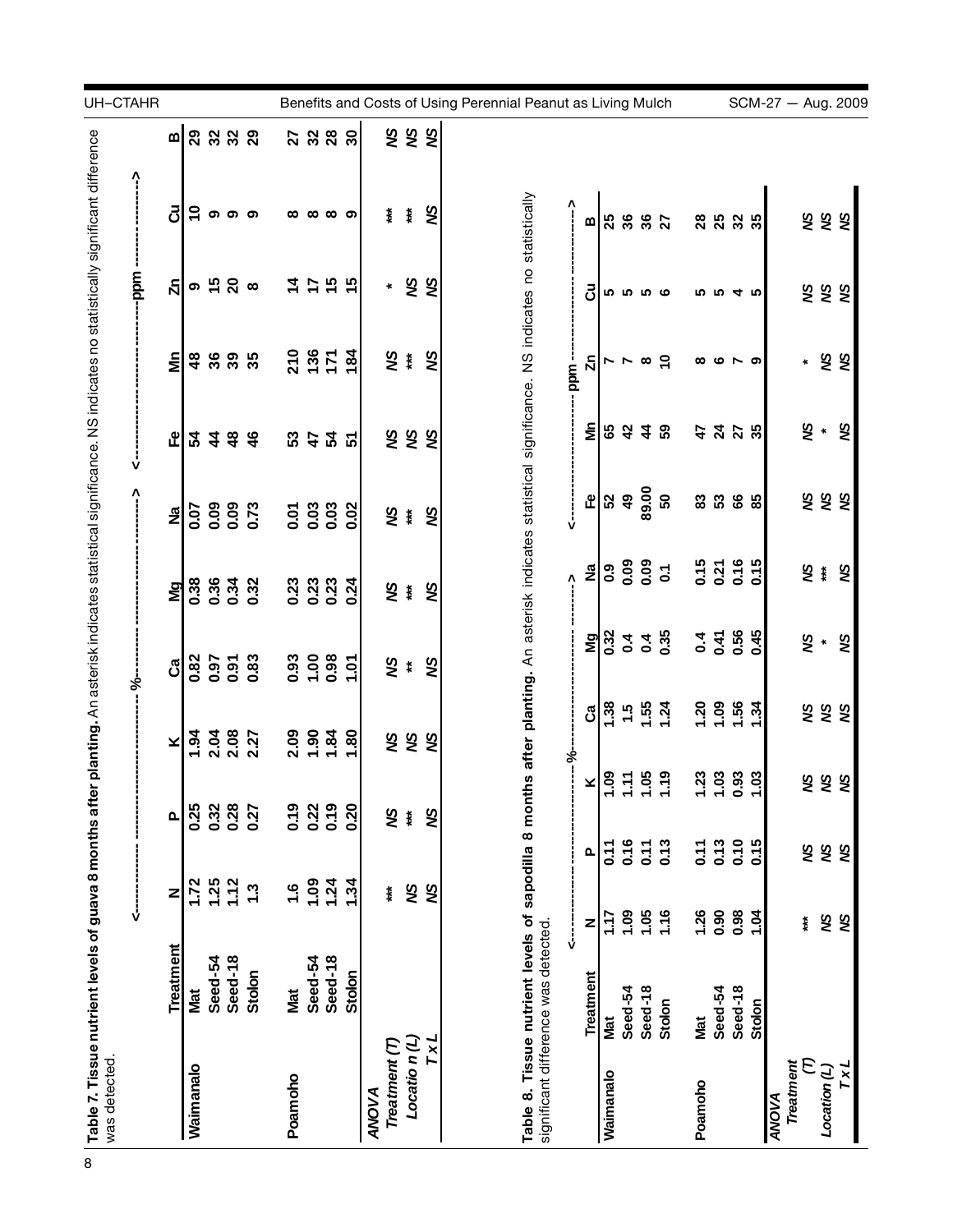|                  | Weed mat | Seeded at<br>54 lb/acre | Seeded at<br>18 lb/acre | Cuttings<br>(stolons) |  |
|------------------|----------|-------------------------|-------------------------|-----------------------|--|
| Installation     |          |                         |                         |                       |  |
| <b>Materials</b> | \$2,400  | \$810                   | \$270                   | \$696                 |  |
| Labor            | \$300    | \$272                   | \$91                    | \$500                 |  |
| Irrigation       | \$180    | \$1,344                 |                         |                       |  |
| Weed control     |          |                         |                         |                       |  |
| Chemicals        |          |                         | -\$58-                  |                       |  |
| Labor            |          | \$2,213                 | \$3,337                 | \$2,888               |  |
| Total            | \$2,880  | \$4,697                 | \$5,100                 | \$5,486               |  |

**Table 9. Estimated cost per acre of mulch establishment (12 months) in the Waimānalo and Poamoho Research Station trials.**

costs associated with peanut establishment. For example, Typar® weed barrier circles would cost \$3.50 per tree for 292 trees per acre and increase costs by \$1,022 per acre. However, the higher respiration rate under living mulch demonstrated the potential of peanut to enhance soil microbial activity compared to weed mat alone.

The 54-lb/acre seeding rate was the most cost-effective option of the three mulch treatments. The stolons cost nearly as much as the seed for the 54-lb/acre treatment, while the labor costs were almost double. When the high installation costs are added to the extra cost of weed control for establishment from cuttings, it cost 7.5 percent more than the 54-lb/acre treatment. The higher installation cost of the 54-lb/acre rate compared with the 18-lb/per acre rate were offset by the higher labor cost associated with weeding in the lower seeding rate. Inoculation with rhizobia, not used in this trial, would cost very little and might improve establishment, particularly in poor soils.

The cost of establishing seeded perennial peanut living mulch may be reduced by (1) planting at the beginning of the wet season to reduce or eliminate the need for supplemental irrigation, (2) replacing hand weeding with chemical control, and (3) utilizing mechanization (i.e., tractor and appropriate implements) for drilling or broadcasting and incorporating. For growers interested in organic certification, establishment of living mulch using herbicides must be done three or more years before applying. If herbicide use is not an option, then the peanut should be planted as densely as possible, the seeds should be inoculated before planting, and regular mowing should be done as soon as the canopy closes.

The use of living mulch has the potential to improve the sustainability of tropical fruit agro-ecosystems in the long run, although cost issues and short-run competition can reduce the expected benefits. The relative cost of the weed mat treatment may increase more than the peanut treatments in the long run as shipping costs increase. While some of the benefits associated with increased sustainability may not result in an increased return to producers, consumers may be expected to pay more for items produced if they are labeled as using sustainable methods, and this increased return should also be examined before a grower makes a final decision.

### **Acknowledgments**

Salaries and research support were provided in part by the Hawaii Farm Bureau Federation, the Hawai'i Department of Agriculture, and the USDA TSTAR program. We thank Roger Corrales, Susan Migita, and the staff of CTAHR's Waimānalo and Poamoho Research Stations for technical assistance with this project. We also thank the Hawaii Cooperative of Organic Farmers, Frankie's Nursery, Poamoho Produce, and Drs. Joe DeFrank and Ali Fares (CTAHR) for technical advice. We gratefully acknowledge the contributions of Rebecca Mitschele, Gabriel Ortega, Jensen Uyeda, Natalie Pullano, Christina Theocharis, and Brooke Moreno.